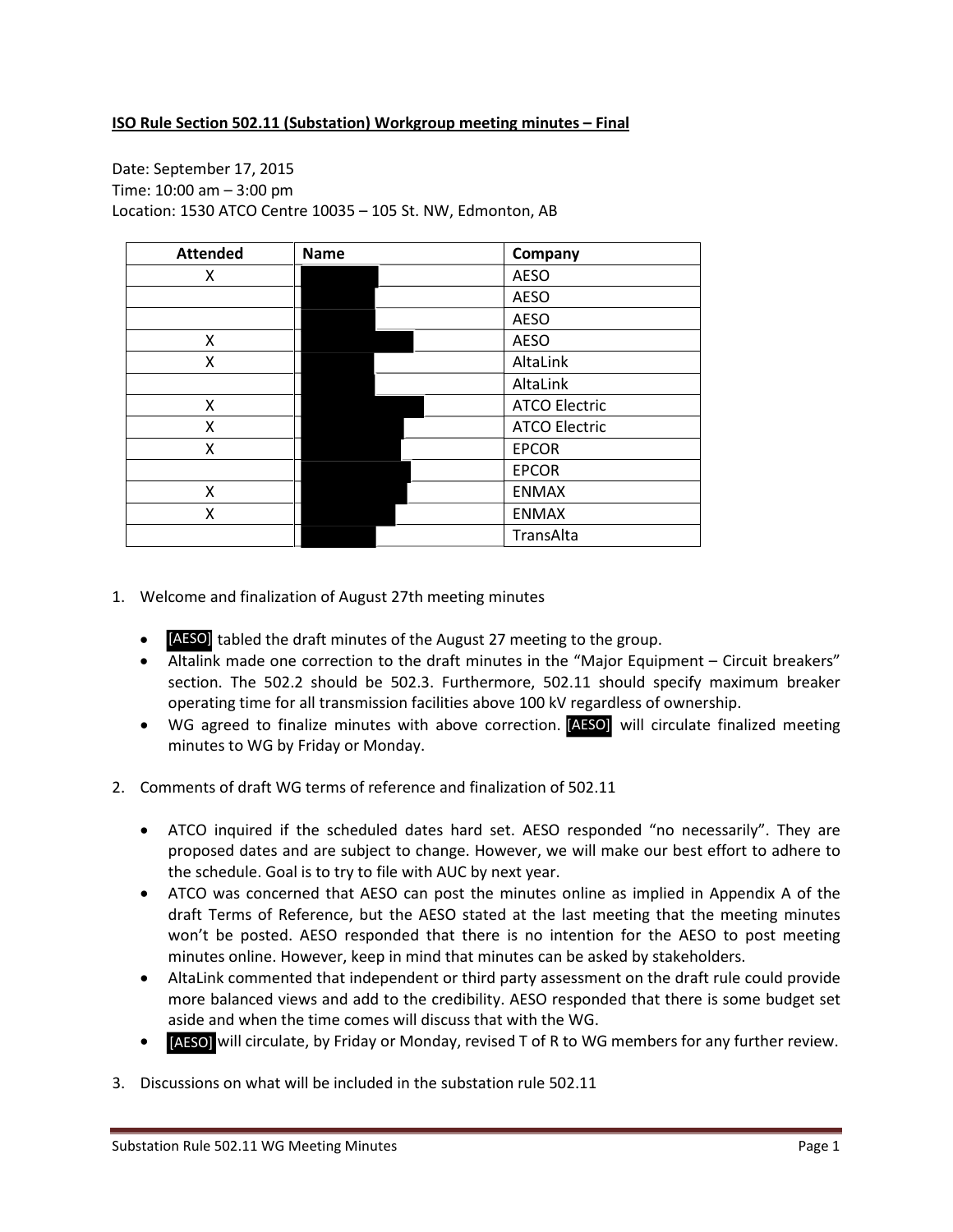### **Applicability of the rule**

• **[AESO]** presented proposed language as follows:

*Section 502.11 applies to* 

- *(a) the legal owner of a transmission facility with at least one rated voltage equal to or greater than one hundred (100) kV;*
- *(b) the legal owner of a generating unit or an aggregated generating unit directly connected to the transmission system through a substation owned by the generating unit with at least one rated voltage equal to or greater than one hundred (100) kV; and* (c) *the ISO.*
- Enmax proposed to align the applicability with the PDUP rule. ATCO commented that the PDUP rule applies to very small projects and we should not include in 502.11 those minor facilities that have minimal impact on the system.
- EPCOR inquired if the rule is intended to cover all transmission equipment regardless of ownership or just the bulk transmission largely owned by TFOs. The AESO responded that the rule should be applied to all TFOs and customers who build and own transmission substations above certain voltage.
- AltaLink observed that the AEUC codes use the word "*electrical utility system*" as its scope. A substation, once meeting the definition, should be subject to this rule no matter how it is connected. The AESO mentioned that AEUC code refers to both transmission and distribution, and our focus is transmission.
- AltaLink inquired why wind farms, which must follow certain requirements in 502.3, are not subject to 502.11. The AESO responded that both 502.2 and 502.3 have got a voltage threshold, which is 100 kV. All facilities below 100 kV are not subject to 502.2 and 502.3.
- AltaLink saw no problem with bullet (a) in the proposed language, but bullet (b) is irrelevant or redundant. A large generator would use >100 kV to connect to the system anyways. Any generator owning a substation with voltage of 100 kV or higher is automatically covered by bullet (a) anyways. EPCOR agreed that bullet (a) covers customer substations as well. ENMAX agreed to get rid of the ownership idea and just use voltage threshold. ATCO also agreed that the new substation rule applies to all applicable substations regardless of the size of the generator. ATCO further commented that all AESO rules have certain thresholds and this rule should align with them and the EUA. Common language should be used so that there is no confusion. This rule cannot be independent of other rules.
- WG agreed to keep bullet (c) the **ISO** in the applicability.
- WG agreed there is no need to include HVDC substations in this rule.
- EPCOR inquired about the risk of excluding 69/72 kV substations and commented that it may be more advantageous for us to include 69 kV. AltaLink proposed to use criteria of "two source terminations" if we want to include 69 kV substations.
- WG members agreed that there may be a need to revisit the "applicability" in the future.
- For now, the "applicability" language is revised to be:
	- For *Section 502.11 applies to*
	- *(a) the legal owner of a transmission facility with at least one rated voltage equal to or greater than one hundred (100) kV; and*
	- (b) *the ISO.*

# **Major substation (or key substation)**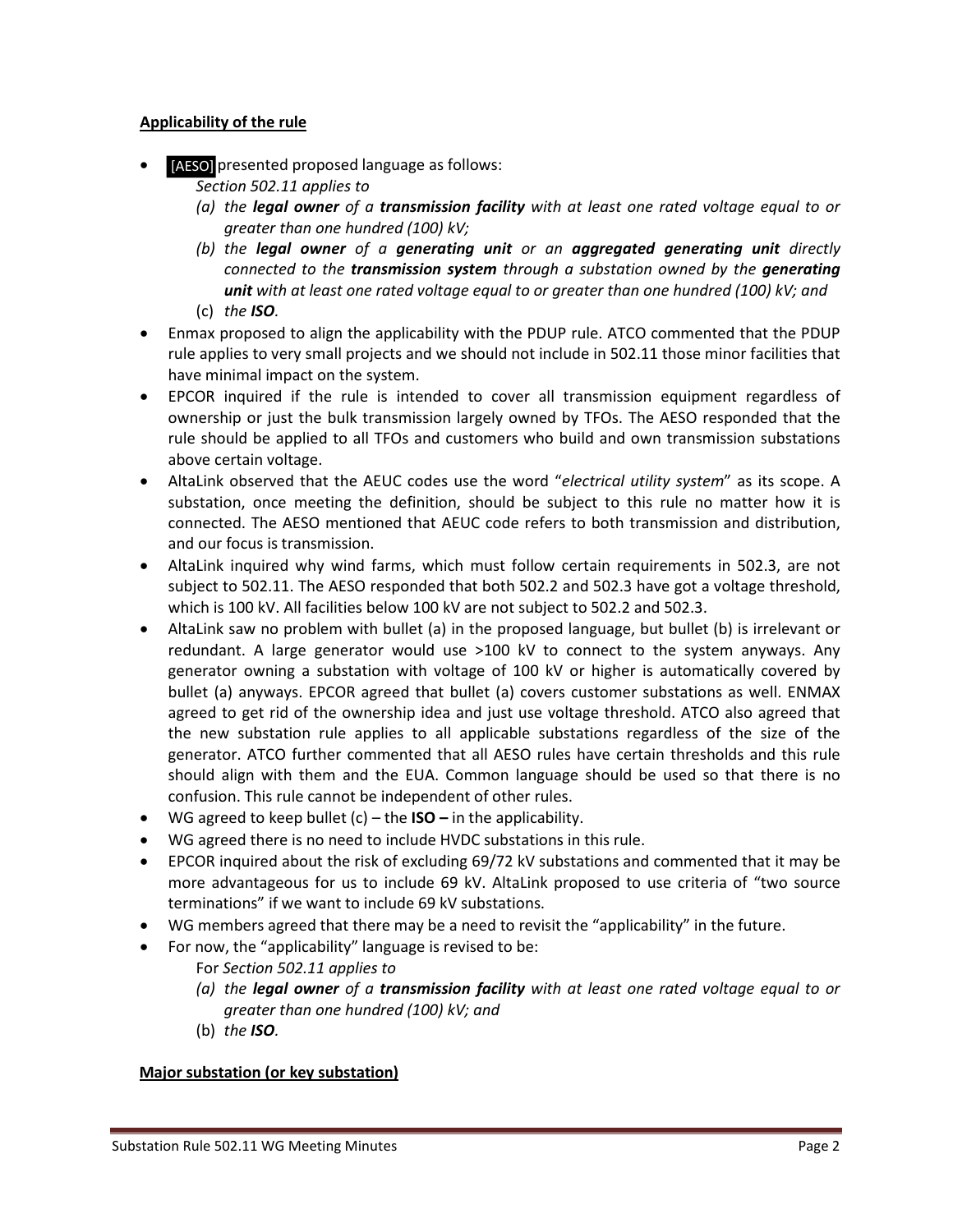- **[AESO]** tabled the following proposed language for discussions: *The AESO intends to introduce a Major Substation which is defined as "a transmission substation with a voltage of 240 kV or higher with either of the following: (a) total future terminations (lines/transformers) of 6 or higher; or (b) transformation capacity of 400 MVA or higher".*
- **[AESO]** further explained the rationality of creating a "Major Substation" definition. The main purpose of a major substation is to be able to specify the extra requirements associated with those critical substations having higher impact on the system. The extra requirements may include, but are not limited to, bus layout, reliability level, spare parts, station service redundancy, etc. A major substation should be initially designed and built with the ultimate configuration in mind. For example, a major substation built with a simple bus configuration initially should be easily converted into a breaker-and-half or breaker-and-third configuration down the road without having to knock down and rebuild everything.
- Discussions were on the reasoning to go with a ring-bus, breaker-and-half or breaker-and-third versus simple bus layout. WG agreed that ring-bus, breaker-and-half or breaker-and-third buses are necessary to avoid single point of failure that may shut down the entire substation.
- EPCOR commented that the definition should be based on criticality instead of major or minor. It should be based on transformation capacity and the local constraints.
- AltaLink would like to use "system substation" instead of "major substation".
- EPCOR commented that if we use the definition of "major substation", and require that it cannot lead to entire substation failure if losing one major element, that would determine what configuration to use in the substation.
- AltaLink favors defining the service reliability level instead of defining the ultimate bus layout. AltaLink also noted that the ultimate bus layout should apply to major substations only, and there is no prescribed configuration for other "normal" substations.
- ENMAX mentioned that the AESO's major focus is system reliability and stability. ENMAX would like to see a standard that addresses what should be the minimum requirement to serve customers. This rule should speak to that.
- ATCO favors that clear minimum reliability requirement be set, so that it would help defend the project in the regulatory process.
- All WG members appear to support the idea of a "major substation" or "system substation". However, no firm conclusions were made on what defines a major substation. WG agreed to discuss this again once the reliability/availability levels are set. Further discussions in future meeting on the following points will be made:
	- o Number of terminations
	- o Should transformer terminations be included?
	- o Threshold of transformation capacity

# **Reliability and Availability**

- [AESO] tabled ideas of measurements of reliability and availability, and asked several questions to WG members for discussions.
- WG agreed that SAIFI and SAIDI should not be used for reliability, because of the lack of data collection and no apparent benefit.
- All WG members generally agreed that there should be some sort of minimum reliability and availability requirements for substations.